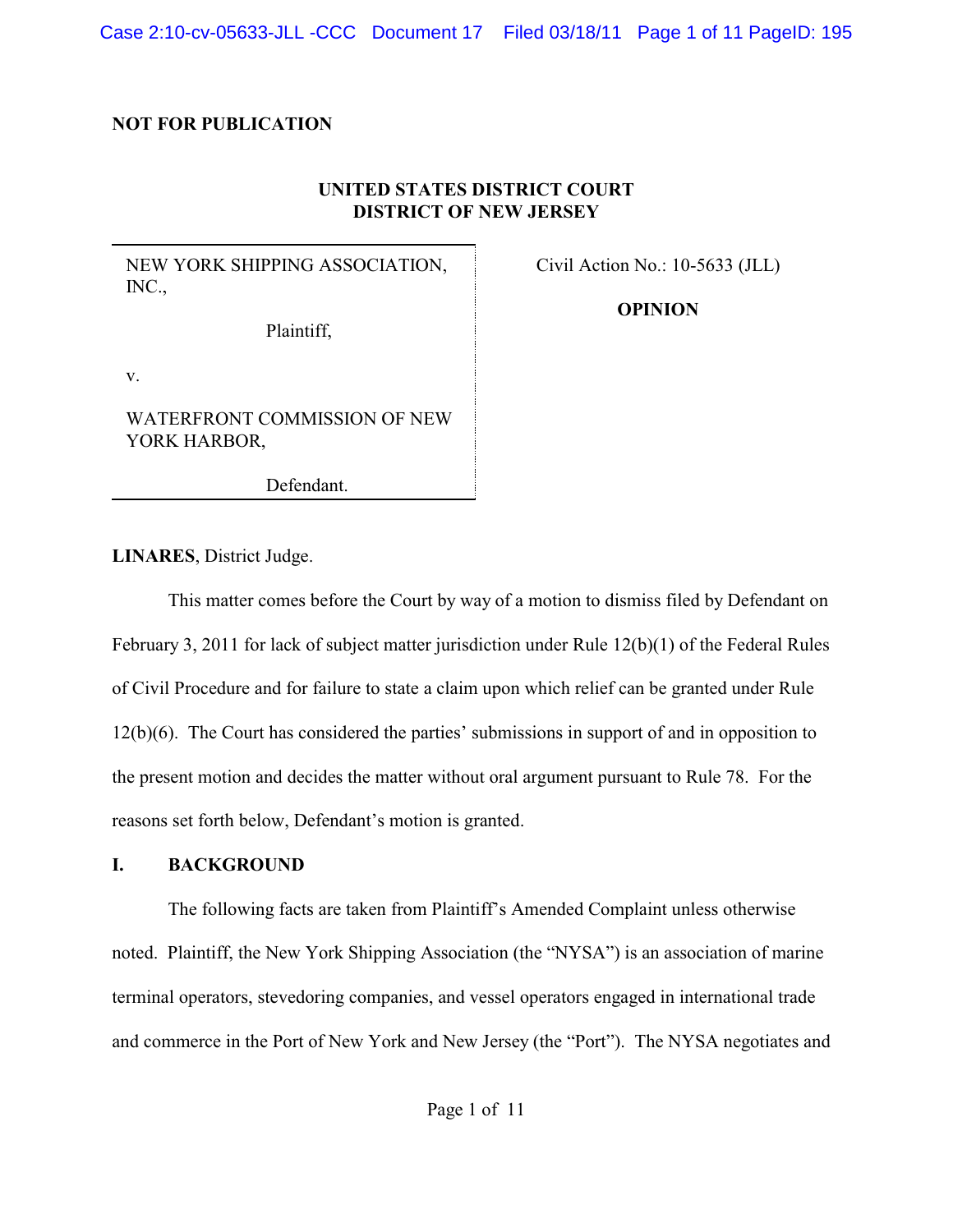administers collective bargaining agreements with workers represented by various trade unions.

Defendant, the Waterfront Commission of New York Harbor (the "Commission") is an instrumentality of the States of New York and New Jersey that oversees operations of the Port through licensing, regulatory, and investigatory powers. The Commission was created in 1953 under the Waterfront Commission Compact, an interstate compact between New York and New Jersey. The Commission operates pursuant to the Waterfront Commission Act ("WCA"), N.J. Stat. Ann. §§ 32:23-1, et seq., which incorporates the terms of the Waterfront Commission Compact. Among the Commission's duties is the issuance of licenses to companies that operate in the Port. The Commission bases its licensing determinations on the "good character and integrity" of the applicant company. Id. at § 32:23-21(b). The Commission obtains revenue from statutory assessments paid by companies operating in the Port, including members of the NYSA. The WCA limits this assessment as not to exceed two percent. Id. at § 32:23-58.

In August 2010, the Commission announced a plan to implement a program in which Independent Private Sector Inspectors General ("IPSIGs") could provide additional oversight of operations within the Port. The Commission circulated a "Request for Expressions of Interest and Statements of Qualification in Being Considered for Appointment as an Independent Private Sector Inspector General," seeking applicants interested in acting as IPSIGs and describing the IPSIG program as follows:

The IPSIG will establish and maintain internal controls designed to deter unethical or illegal conduct, and will report any unethical or illegal conduct observed to the Commission. The IPSIG will examine the operations of stevedoring companies to ensure that they run effectively without fraud, criminal influence, improper accounting and/or hiring practices, or other malfeasance. The Commission may require a stevedoring company to retain an IPSIG pursuant to a responsibility agreement or stipulation with the Commission, in order for that stevedoring company to continue to operate in the Port.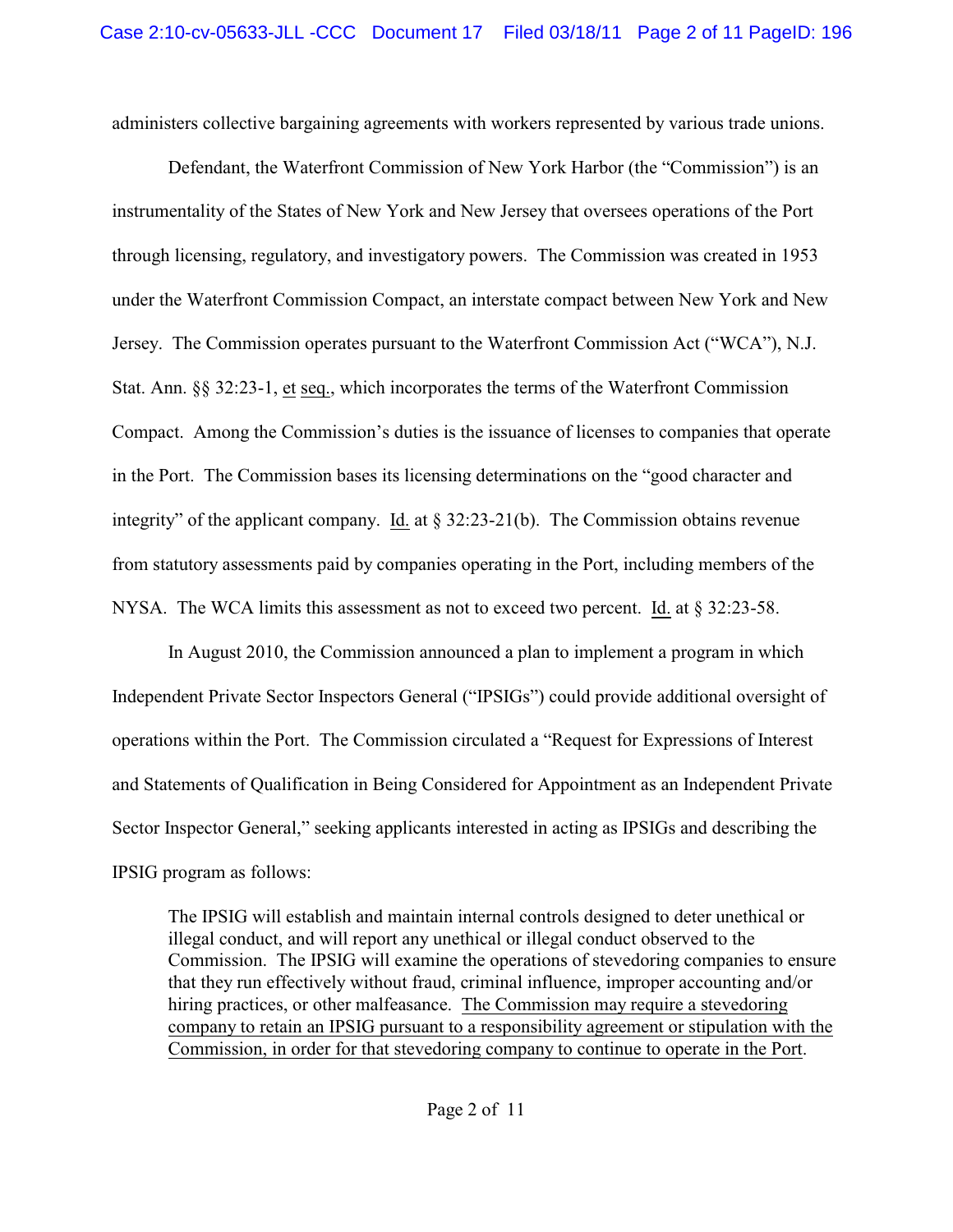Upon selection by the Commission, the IPSIG will be hired by the stevedoring company but will report directly to the Commission, with the stevedoring company retaining responsibility for payment of the IPSIG's services.

(Am. Compl. Ex. 1 (emphasis added).)

On September 23, 2010, members of the Commission appeared before the New Jersey

Senate Economic Growth Committee.<sup>1</sup> The Commission's Executive Director, Walter

Arsenault, testified that the Commission will not in fact "require" that a stevedoring company

retain an IPSIG, as suggested in the August 2010 circular, but rather that such companies would

have the option to retain an IPSIG in order to maintain their license to operate in the Port, should

licensure have otherwise been denied by the Commission.<sup>2</sup> Mr. Arsenault testified that

applications for licenses are reviewed by the members of the Commission, and if the

Commission finds that the company does not possess the "requisite good character and integrity,"

it then issues a notice of hearing. Senate Committee Hr'g at 31. Mr. Arsenault stated that

following the denial of a license application,

[the applicant] can go and have the hearing, or they can request and accept an IPSIG. If they lose the hearing, they have the opportunity to appeal it to the Commissioners, or they can accept an IPSIG. If they lose with the Commissioners, they have the opportunity to accept an IPSIG or to appeal it to the courts in the states of New York and New Jersey. And even after they lose that hearing -- rather than close down the company, we want to

Plaintiff's Amended Complaint does not make direct reference to this hearing or any <sup>1</sup> portions of its testimony. The Court, however, considers on the instant motion the transcript of the hearing as a matter of public record. Pension Benefit Guaranty Corp. v. White Consolidated Industries, Inc., 998 F.2d 1192, 1196–97 (3d Cir. 1993).

<sup>&</sup>lt;sup>2</sup>Testimony Concerning the Waterfront Commission of New York Harbor's Proposal to Require Stevedoring Companies to Retain Independent Private Sector Inspectors General, Pursuant to a Responsibility Agreement or Stipulation with the Commission, in Order for Stevedoring Companies to Continue to Operate in the Port of New York and New Jersey; Its Legislative Authority, Its Need, and Its Impact on the Competitiveness of the Port, 2010 Leg., 214th Sess. 31 (N.J. 2010) (hereinafter "Senate Committee Hr'g").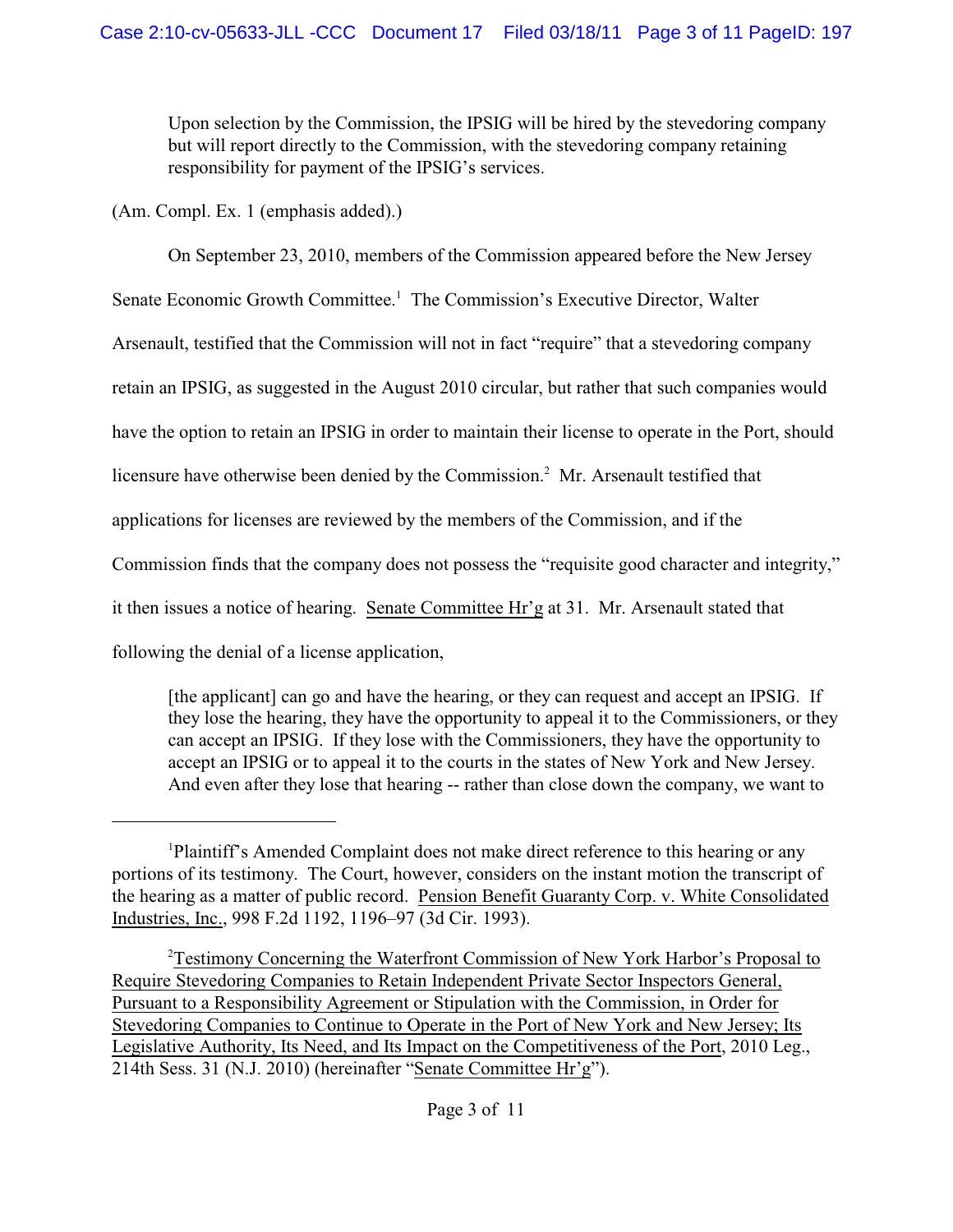give those companies an opportunity to continue to employ people in the Port of New York, and we're willing to offer them an IPSIG program.

Id. Plaintiff does not dispute Mr. Arsenault's description of the IPSIG program and its relevant procedures.

On October 29, 2010, the NYSA filed the instant action seeking a declaratory judgment that the IPSIG program exceeds the Commission's statutory authority, violates the Commission's enabling statute, and violates constitutional separation of powers. The NYSA further seeks an injunction restraining the Commission from implementing the IPSIG program.

#### **II. JURISDICTION**

Defendant's arguments in support of the present motion notwithstanding, the Court has federal question jurisdiction over this matter pursuant to 28 U.S.C. §§ 1331 and 1337. The Supreme Court has held that because congressional consent transforms an interstate compact within the Compact Clause into the law of the United States, "the construction of an interstate agreement sanctioned by Congress under the Compact Clause presents a federal question." Cuyler v. Adams, 449 U.S. 433, 438 (1981); see also Waterfront Comm'n v. Sea Land Service, Inc., 764 F.2d 961, 963 n.2 (3d Cir. 1985). The Waterfront Commission compact is within the Compact Clause, and Congress has consented to it. Act of Jan. 3, 1953, ch. 407, 67 Stat. 541 (1953); see Waterfront Comm'n of New York Harbor v. Construction and Marine Equipment Co., 928 F. Supp. 1388, 1394 (D.N.J. 1996).

### **III. LEGAL STANDARD**

Under Federal Rule of Civil Procedure 12(b)(1), a court must grant a motion to dismiss if it lacks subject matter jurisdiction to hear a claim. A motion under Rule 12(b)(1) "may be treated as either a facial or factual challenge to the court's subject matter jurisdiction." Gould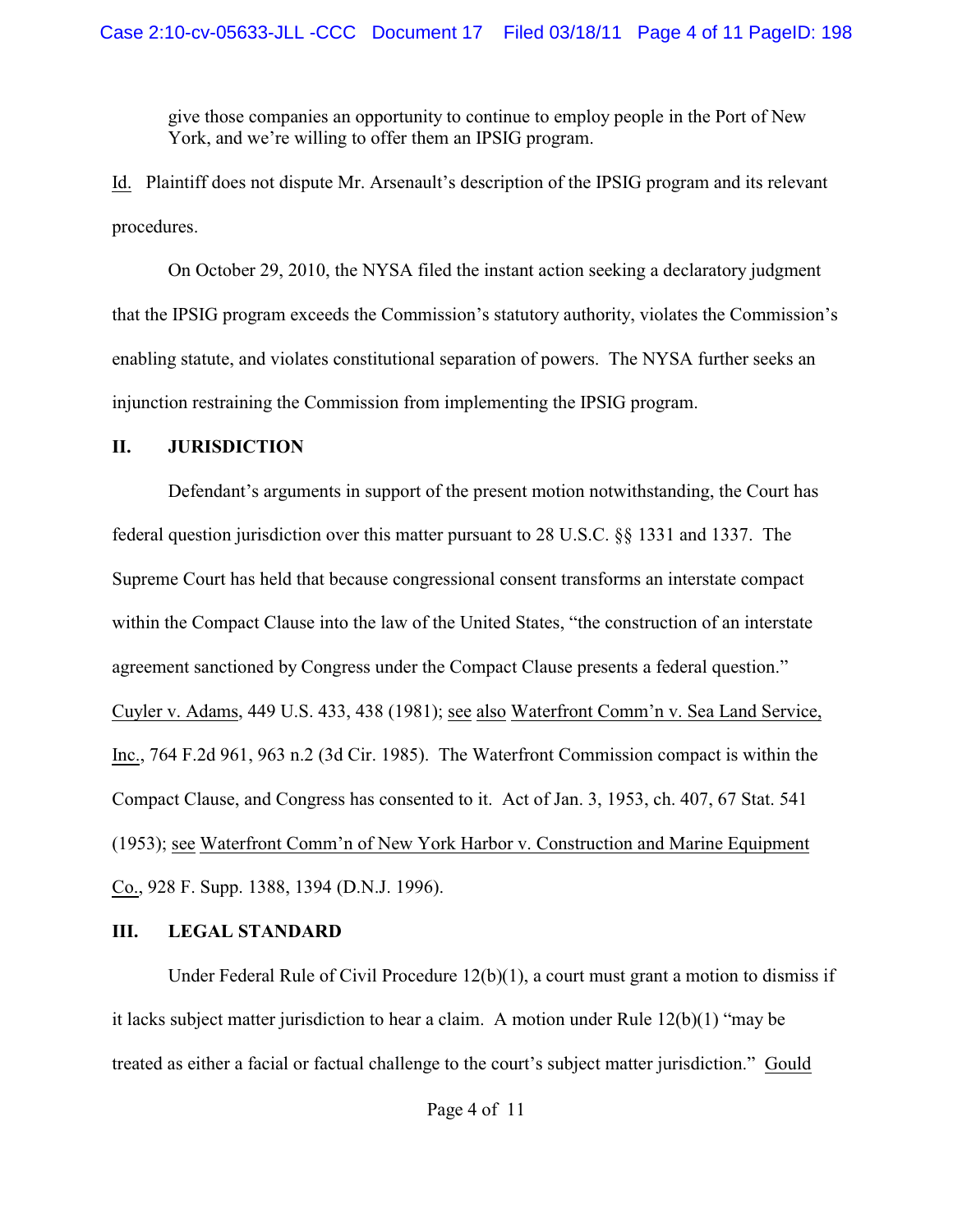Elecs. Inc. v. United States, 220 F.3d 169, 176 (3d Cir. 2000). Defendant styles its motion as a facial subject matter jurisdiction challenge. (Def.'s Mot. Br. at 15.) In a facial attack, the movant challenges the legal sufficiency of the claim, and the standard is therefore similar to that of a Rule 12(b)(6) motion. Petruska v. Gannon University, 462 F.3d 294, 302 n.3 (3d Cir. 2006). A court may thus "consider only the complaint, exhibits attached to the complaint, matters of public record, and undisputedly authentic documents if the plaintiff's claims are based upon those documents." New Jersey Mfrs. Ins. Co. v. United States, No. 07-2653, 2008 WL 2168006, at \*2 (D.N.J. May 22, 2008) (citing Pension Benefit Guaranty, 998 F.2d at 1196).

For a complaint to survive dismissal under Rule 12(b)(6), it "must contain sufficient factual matter, accepted as true, to 'state a claim to relief that is plausible on its face.' " Ashcroft v. Iqbal, 129 S.Ct. 1937, 1949 (2009) (citing Bell Atl. Corp. v. Twombly, 550 U.S. 544, 570 (2007)). The plausibility standard is not akin to a " 'probability requirement,' but it asks for more than a sheer possibility that a defendant has acted unlawfully;" mere consistency with liability is insufficient. Id. In evaluating the sufficiency of a complaint, a court must accept all well-pleaded factual allegations in the complaint as true and draw all reasonable inferences in favor of the non-moving party. See Phillips v. County of Allegheny, 515 F.3d 224, 233 (3d Cir. 2008). But, "the tenet that a court must accept as true all of the allegations contained in a complaint is inapplicable to legal conclusions[;] [t]hreadbare recitals of the elements of a cause of action, supported by mere conclusory statements, do not suffice." Iqbal, 129 S.Ct. at 1949. It is the underlying specific facts alleged in a complaint that should be treated as true and evaluated.

### **IV. DISCUSSION**

Defendant argues that this Court is without subject matter jurisdiction to hear Plaintiff's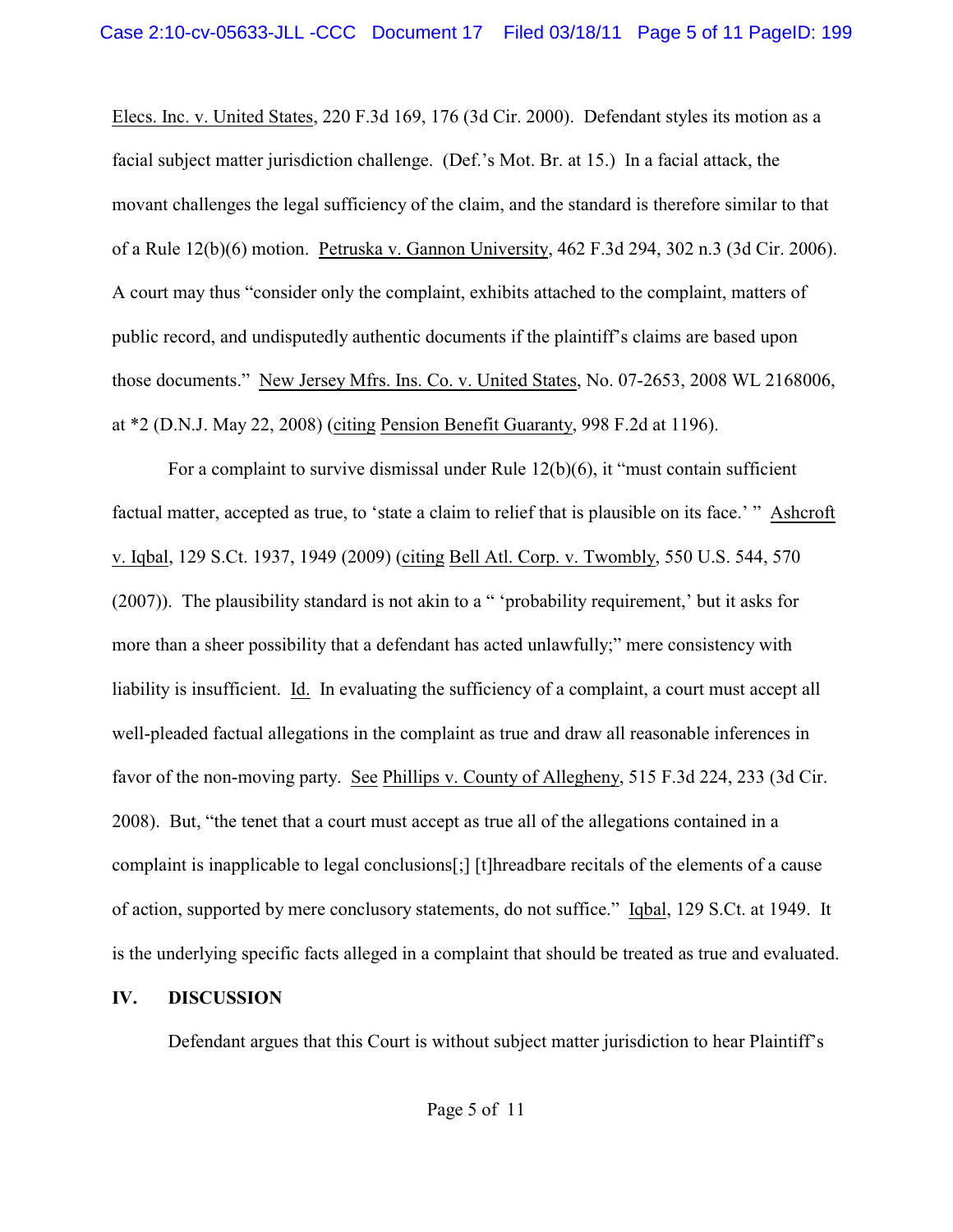claims because Plaintiff lacks standing to assert such claims and because Plaintiff's claims are unripe. Defendant further contends that Plaintiff has failed to state a claim upon which relief can be granted because the IPSIG program falls with the Commission's statutory authority, is not prohibited by the WCA, and does not violate the constitutional separation of powers.

Article III of the Constitution confines the jurisdiction of the federal courts to "Cases" and "Controversies." To ensure the presence of a "case" or "controversy," a plaintiff must show that (1) it personally suffered an actual or threatened injury; (2) the injury is fairly traceable to the defendant's illegal conduct; and (3) the injury is likely to be redressed by a favorable decision. See Lujan v. Defenders of Wildlife, 504 U.S. 555, 560–61 (1992); Valley Forge Christian Coll. v. Ams. United for Separation of Church & State Inc., 454 U.S. 464, 472 (1982). A plaintiff's "injury in fact" must amount to an invasion of a legally protected interest which is (a) "concrete and particularized" and (b) "actual or imminent, not conjectural or hypothetical." Lujan, 504 U.S. at 561. However, where "the acts necessary to make the injury happen are at least partly within the plaintiff's own control," the Supreme Court has "insisted that the injury proceed with a high degree of immediacy, so as to reduce the possibility of deciding a case in which no injury would have occurred at all." Id. at 564 n.2. In cases brought under the Declaratory Judgment Act, 28 U.S.C. § 2201, a plaintiff must show that an "actual controversy" exists, such that "there is a substantial controversy, between parties having adverse legal interests, of sufficient immediacy and reality to warrant the issuance of a declaratory judgment." Lake Carriers' Ass'n v. MacMullan, 406 U.S. 498, 506 (1972).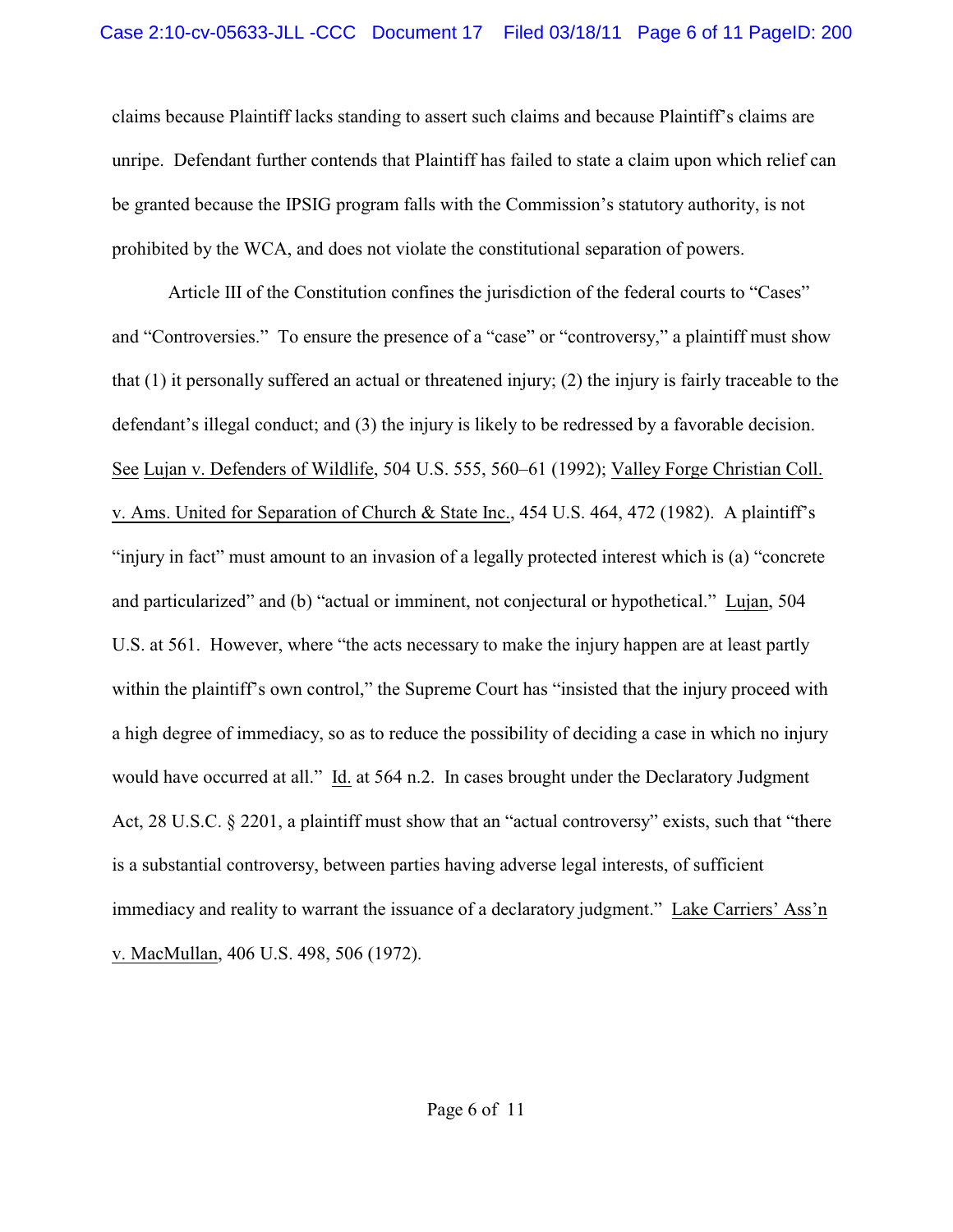Defendant primarily argues that the  $NYSA<sup>3</sup>$  lacks standing to bring this action because participation in the IPSIG program is not mandatory, but "elective." (Def.'s Mot. Br. at 18.) Defendant explains that the IPSIG program merely provides an option for an NYSA member who is faced with a possible denial of a license to avoid being shut down. (Id. at 19; see also Senate Committee Hr'g at 31.) While the Amended Complaint quotes the Commission's statement in the August 2010 circular that it "may require a stevedoring company to retain an IPSIG," Plaintiff does not directly allege that the program permits the Commission to require such retention. The Amended Complaint references only the Commission's "announcement that it may require a licensed stevedoring company to retain an IPSIG," which will allegedly "be a factor in . . . license-application determinations" for companies operating under temporary permits. (Am. Compl. ¶ 19.) The Court thus interprets Plaintiff's Amended Complaint as alleging only that the Commission announced a program in which it may require an applicant company to retain an IPSIG, not that the program in fact permits the Commission to require the retention of IPSIGs. Indeed, Plaintiff claims that the program presents its members with a "Hobson's choice of losing its license or consenting to an IPSIG," id. at  $\P$  21, not that the program forces IPSIGs upon them. The Amended Complaint thus accords with the Commission's testimony before the Economic Growth Committee that the IPSIG program simply provides companies with the option to retain an IPSIG in order to obtain a license that

 ${}^{3}$ An organization may assert claims on behalf of its members if "(a) its members would otherwise have standing to sue in their own right; (b) the interests it seeks to protect are germane to the organization's purpose; and (c) neither the claim asserted nor the relief requested requires the participation of individual members in the lawsuit." Hunt v. Washington State Apple Advertising Comm'n, 432 U.S. 333, 343 (1977). Defendant does not dispute that the NYSA would have standing to bring this action if its members otherwise would.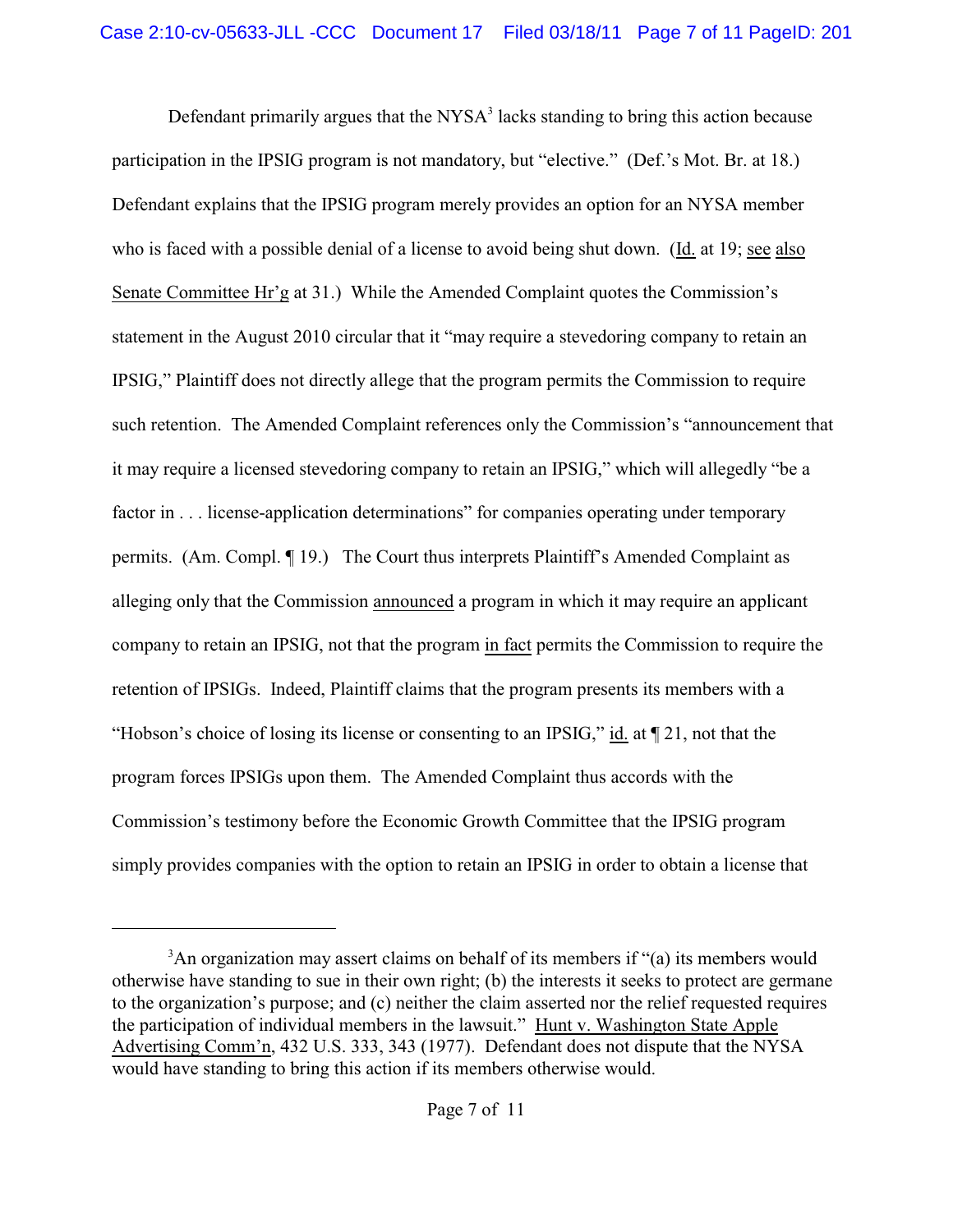might otherwise be denied.

Plaintiff's claim that the IPSIG program threatens either imminent pecuniary injury or imminent licensing status injury to its members is therefore unavailing. As an initial matter, the Amended Complaint does not allege that any NYSA member has recently been denied a license by the Commission or that any NYSA member has retained an IPSIG in order to avoid such a denial. Plaintiff has also not alleged that the Commission's extensive administrative and judicial appeals process has been altered in any way by the IPSIG program; the program instead appears to add an alternative to that process. Indeed, whether any member will ever be threatened with the loss of its license is determined not by the existence of an IPSIG program, but by a finding by the Commission that the company lacks the "good character and integrity" required for licensure. While it is conceivable that, as Plaintiff alleges, the Commission could take the availability of the IPSIG program into account when making its licensing determinations, Plaintiff has alleged no facts that tie this hypothesis to any actual or imminent injury to its members. At bottom, the character and integrity of a stevedoring company lies within the control of the company itself, and no facts have been alleged to show that their alleged "Hobson's choice" will arise with any degree of immediacy, much less the "high degree of immediacy" demanded in this context. See Lujan, 504 U.S. at 564 n.2. Plaintiff has therefore failed to plead facts sufficient to show that the mere existence of the IPSIG program threatens imminent pecuniary injury to any of its members, or imminent injury to the licensing status of any of its members, such that an "actual controversy" exists for this Court to adjudicate. 4

<sup>&</sup>lt;sup>4</sup>An NYSA member may of course one day suffer a cognizable injury due to the IPSIG program, as implemented. The Court's conclusions here are therefore likely to find equal support under the ripeness doctrine. See MedImmune, Inc. v. Genentech, Inc., 549 U.S. 118, 128 n.8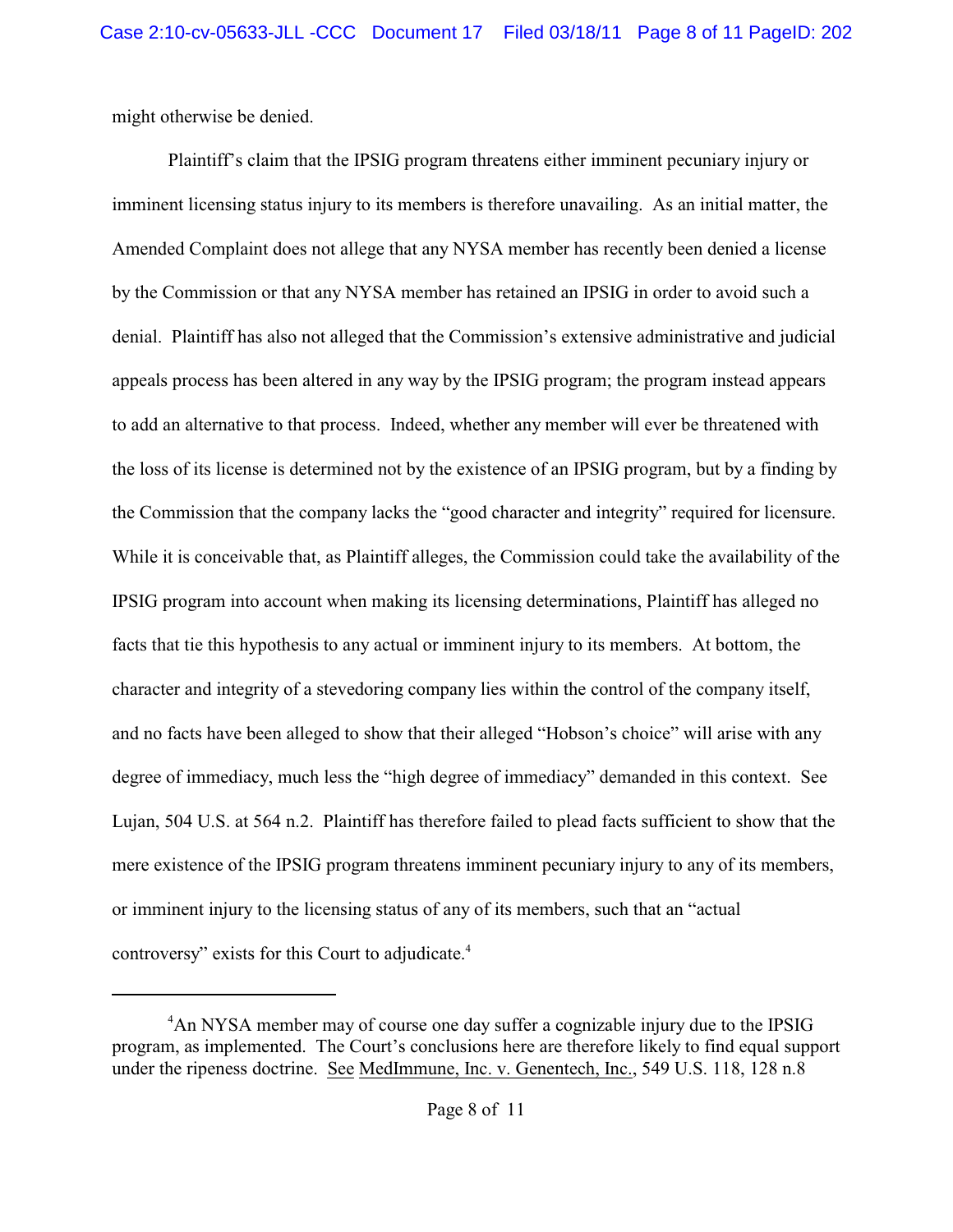Perhaps recognizing this deficiency, Plaintiff offers two alternative theories of standing.

Plaintiff alleges that its members have suffered injury to their:

- 1. "[R]ight to participate in the legislative process necessary for the implementation of an IPSIG program in order to protect their interest in ensuring that the procedures and programs of the Commission are implemented in a fair, reasonable, and lawful manner;" and
- 2. "[R]ight to have the statutory assessments they pay for the budgeted expenses of the Commission to be used only for matters for which the Commission has been authorized by the legislatures of the States of NJ and NY, since the Commission has already improperly expended assessment funds to develop and promulgate an IPSIG program and select and certify persons as approved Commission IPSIGs."

# (Am. Compl. ¶ 20.)

Both of Plaintiff's theories of standing presume that in formulating an IPSIG program the Commission overstepped its legal authority. This presumption is precisely the legal conclusion for which Plaintiff now seeks a declaratory judgment. This circularity notwithstanding, the Court notes that the Supreme Court has "repeatedly held that an asserted right to have the Government act in accordance with law is not sufficient, standing alone, to confer jurisdiction on a federal court." Whitmore v. Arkansas, 495 U.S. 149, 160 (1990) (quoting Allen v. Wright, 468 U.S. 737, 754 (1984)). The NYSA's claimed "right to participate in the legislative process"—presumably to lobby against the IPSIG program, had it been proposed as legislation and not enacted outside the agency's delegated authority, as alleged—arises only from the organization's basic interest that the Commission comply with the WCA and respect separation of powers. This interest is no different from the "generalized interest of all citizens in constitutional governance" and is insufficient to confer standing. Id.

<sup>(2007) (</sup>noting that in the declaratory judgment context, standing and ripeness may "boil down to the same question").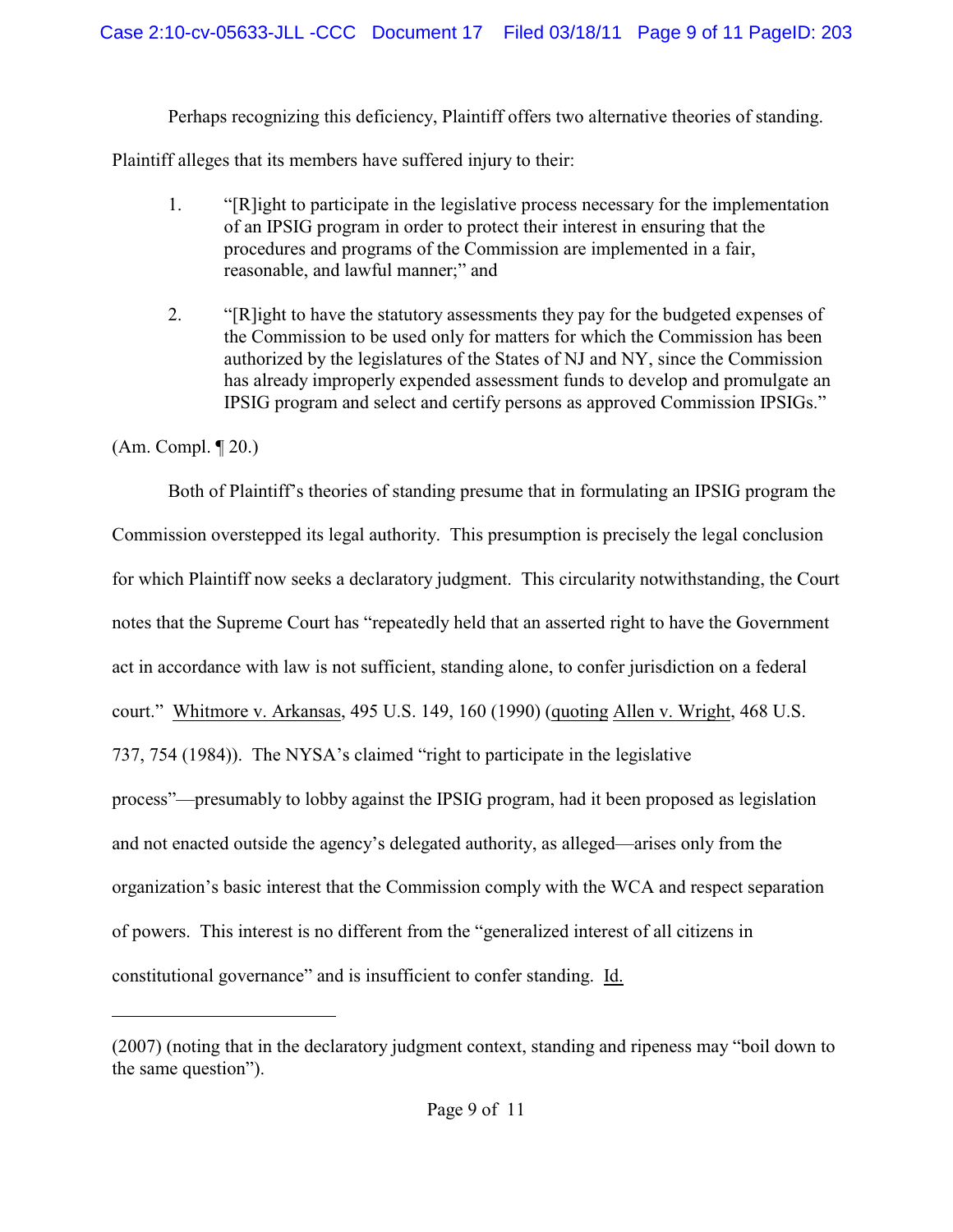Plaintiff has likewise failed to direct the Court to any case in which the payment of a statutory assessment was sufficient to transform a generalized grievance into a "concrete and particularized" injury for which a court may grant relief. Indeed, Plaintiff's second allegation of standing is akin to an ordinary citizen arguing that his payment of taxes alone entitles him to challenge government action, an argument which the Supreme Court has consistently rejected. See Hein v. Freedom From Religion Found., 551 U.S. 587, 599–602 (2007) (citing Doremus v. Board of Ed., 342 U.S. 429, 433 (1952)) (noting the narrow exception for alleged Establishment Clause violations). Plaintiff has not alleged that statutory assessments have been increased beyond the two percent ceiling provided by the WCA, nor has Plaintiff pled facts that contradict the Commission's statements that the IPSIGs would be funded only by those companies who choose to retain such services. (See Am. Compl. ¶ 11; Senate Committee Hr'g at 31.) No facts in the Amended Complaint show that the IPSIG program imposes, or threatens to impose, any mandatory additional cost on the stevedoring companies. The Court thus concludes that Plaintiff has failed to allege facts sufficient to show that the existence of the IPSIG program, without more, has caused an "actual or imminent" injury to any NYSA member. As there accordingly exists no substantial controversy of sufficient "immediacy and reality to warrant the issuance of a declaratory judgment," MacMullan, 406 U.S. at 506, the Court concludes that the Amended Complaint does not plead facts sufficient to support a finding that Plaintiff has standing to bring this action.<sup>5</sup>

### **V. CONCLUSION**

For the foregoing reasons, Defendant's motion to dismiss pursuant to Federal Rule of

 ${}^{5}$ Having so ruled, the Court declines to consider Defendant's remaining arguments.